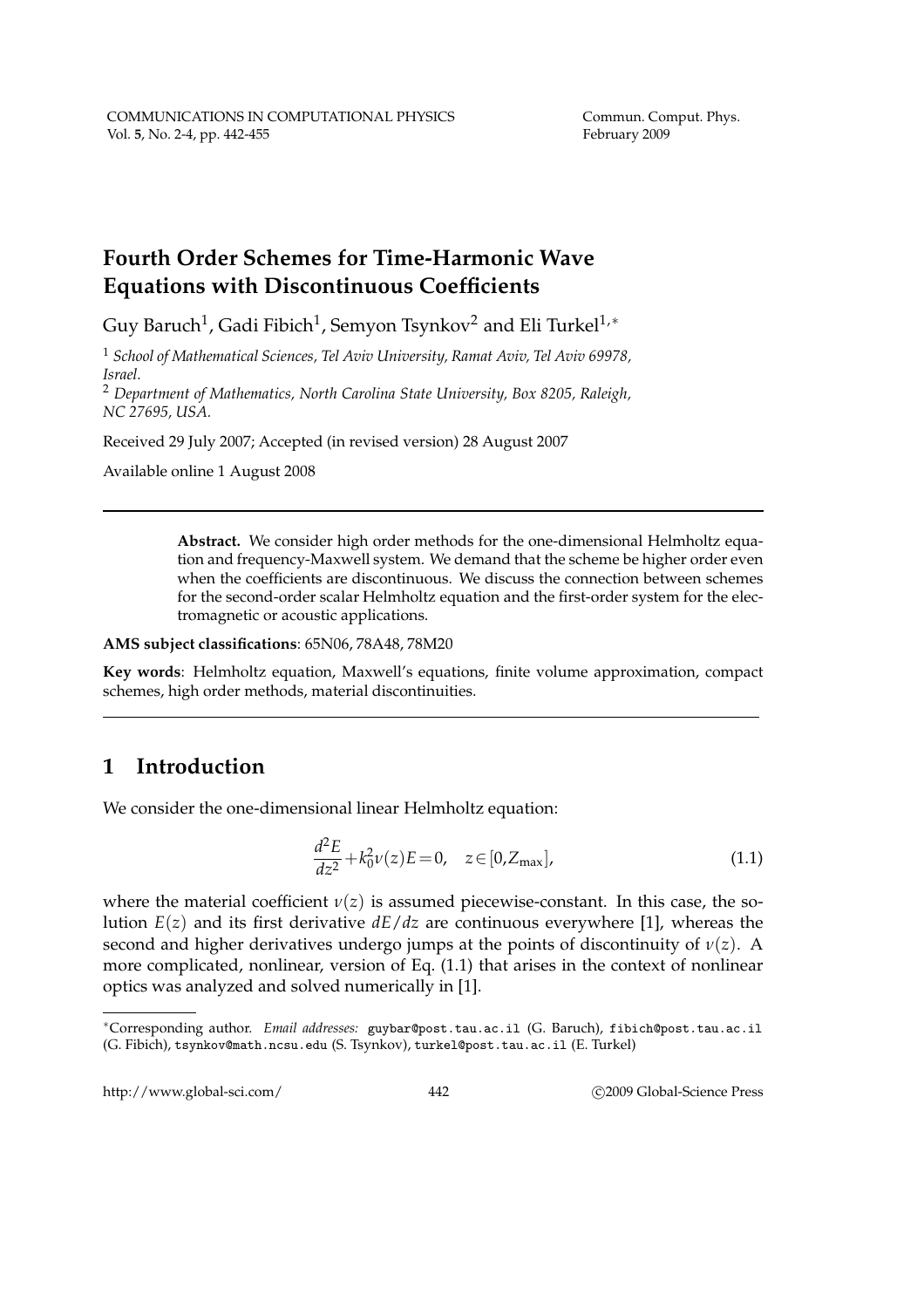Along with the second-order equation (1.1), we consider the first-order one-dimensional Maxwell equations in frequency space:

$$
i\omega \epsilon E = \frac{dH}{dz}, \qquad i\omega \mu H = \frac{dE}{dz}, \tag{1.2}
$$

where  $\epsilon$  is piecewise constant and  $\mu$  is constant. Eq. (1.1) with

$$
k_0^2 \nu(z) = \omega^2 \epsilon \mu = \frac{\omega^2}{c^2}
$$

can be easily obtained from system (1.2) by differentiating its second equation with respect to *z* and then substituting the derivative *dH*/*dz* from the first equation.

It has been recognized since the pioneering work of Kreiss and Oliger [7] that wave propagation equations require schemes with higher order accuracy due to phase errors and long time error accumulation. They found that the optimum scheme was between fourth- and sixth-order accurate. When the coefficients are only piecewise continuous it becomes much more difficult to construct higher order methods that retain their global accuracy. One approach to this difficulty has been the use of fictitious points as in the immersed interface and embedded boundary methods schemes first introduced by Zhang and LeVeque [15]. Later papers include [2, 8, 9, 16]. An analysis of the effect of discontinuous coefficients on the phase and amplitude errors was done by Gustafsson and Wahlund [4].

Our goal is to construct and test high order discrete approximations of (1.1) and (1.2) that keep the global higher order accuracy even in the presence of discontinuities in the coefficients. We will also examine connections between the resulting schemes similar to the previously identified relations [3] between a system and a scalar equation.

# **2 Fourth-order compact scheme for the Helmholtz equation**

In this section we introduce the finite volume schemes for Eq. (1.1) based on its integral form. Let  $a, b \in [0, Z_{\text{max}}]$ ,  $a < b$ . We integrate (1.1) between the points *a* and *b* with respect to *z*:

$$
\frac{dE(b)}{dz} - \frac{dE(a)}{dz} + k_0^2 \int_a^b v(z)E dz = 0.
$$
\n(2.1)

Eq. (2.1) can be interpreted as the integral conservation law that corresponds to (1.1). For sufficiently smooth solutions, the two formulations are equivalent, see [1].

Following the approach in [1], we approximate the Helmholtz equation on a uniform grid with size *h* by applying the integral relation (2.1) between the midpoints of every two neighboring cells, i.e., for  $[a,b]\!=\![z_{m-\frac{1}{2}},z_{m+\frac{1}{2}}]$ ,  $m\!=\!1,2,\!...,M$ . In addition, we assume that  $v(z)$  may be discontinuous only at the grid nodes and denote by  $v_{m+\frac{1}{2}}$  the value of *v*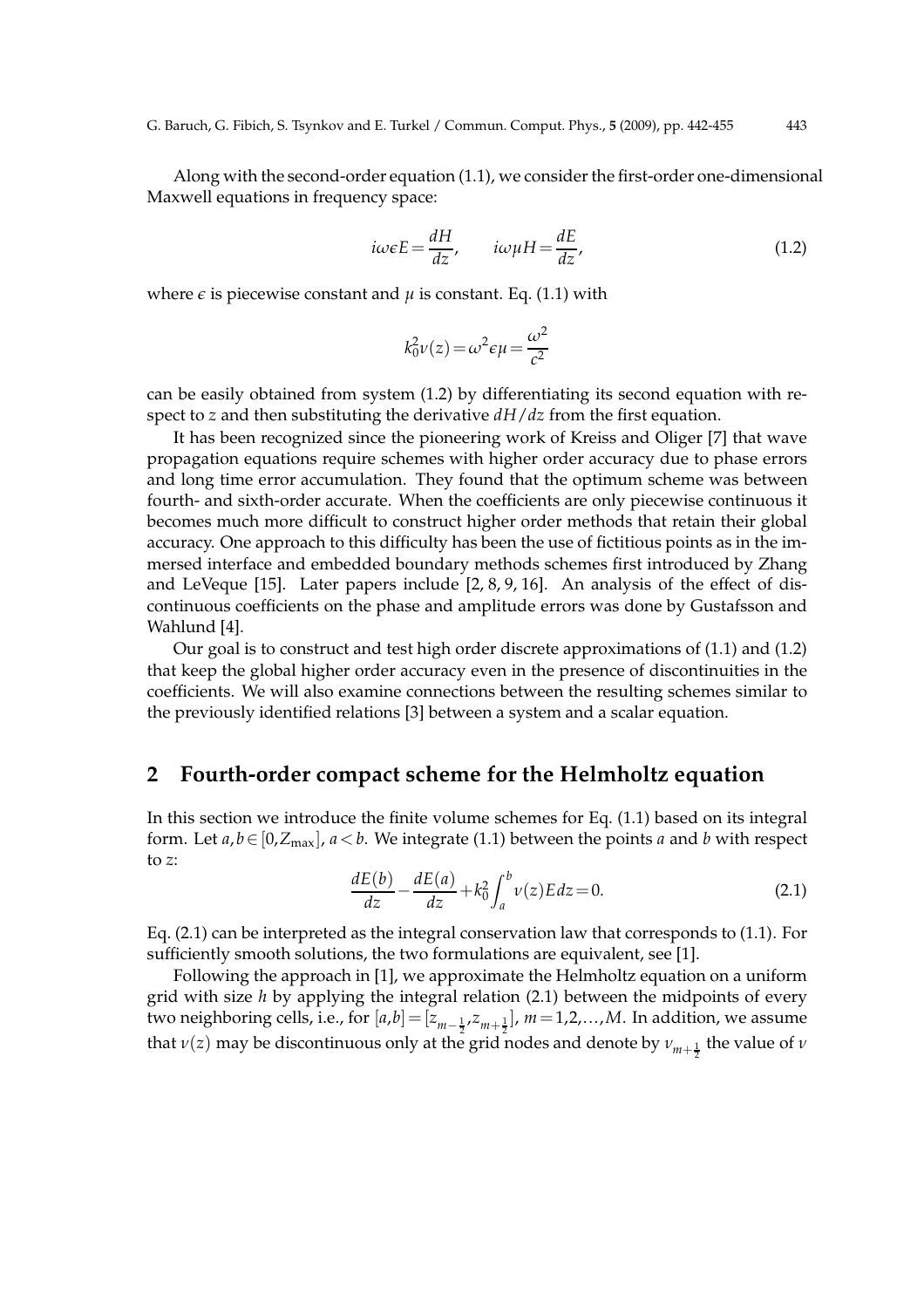in the cell  $[z_m, z_{m+1}]$ . Then,

$$
\frac{dE}{dz}\Big|_{z_{m-\frac{1}{2}}}^{z_{m+\frac{1}{2}}} + k_0^2 \nu_{m-\frac{1}{2}} \int_{z_{m-\frac{1}{2}}}^{z_m} E \, dz + k_0^2 \nu_{m+\frac{1}{2}} \int_{z_m}^{z_{m+\frac{1}{2}}} E \, dz = 0. \tag{2.2}
$$

By virtue of Eq.  $(1.1)$ ,  $E(z)$  is infinitely differentiable within each cell. Hence, it can be approximated with fourth-order accuracy using cubic Birkhoff-Hermite interpolating polynomials [10], which leads to a fourth-order approximation of the integrals in (2.2). To approximate the derivatives in (2.2) with fourth-order accuracy, we employ a key idea of compact schemes: to use the original differential equation to obtain higher order derivatives that can cancel the leading terms of the truncation error. This idea has been implemented, e.g., by Harari and Turkel [5] and Singer and Turkel [11]. We shall use some elements of this *equation-based* approach but adapt it for material discontinuities [1].

The differential equation (1.1) inside the grid cells can be used to evaluate the onesided second derivatives at the grid nodes as follows:

$$
E_{m+}'' \stackrel{\text{def}}{=} \frac{d^2 E}{dz^2} \bigg|_{z=z_m+} = -k_0^2 \nu_{m+\frac{1}{2}} E_m,\tag{2.3a}
$$

$$
E''_{(m+1)-} \stackrel{\text{def}}{=} \frac{d^2 E}{dz^2}\bigg|_{z=z_{m+1}-} = -k_0^2 \nu_{m+\frac{1}{2}} E_{m+1}.
$$
 (2.3b)

We use formulae (2.3) to approximate each of the three terms on the left-hand side of (2.2) with fourth-order accuracy.

To approximate the fluxes  $E'_{m \pm \frac{1}{2}}$  in (2.2), we use the Taylor expansion:

$$
E'_{m+\frac{1}{2}} = \frac{E_{m+1} - E_m}{h} - \frac{h^2}{24} E_{m+\frac{1}{2}}^{(3)} + \mathcal{O}(h^4).
$$

Then, using

$$
E_{m+\frac{1}{2}}^{(3)} = -\nu_{m+\frac{1}{2}}k_0^2 E'_{m+\frac{1}{2}},
$$

we obtain:

$$
E'_{m+\frac{1}{2}} = \left(1 + \frac{\nu_{m+\frac{1}{2}}(hk_0)^2}{24}\right) \frac{E_{m+1} - E_m}{h} + \mathcal{O}(h^4).
$$

We repeat the calculation for  $E'_{m-\frac{1}{2}}$ . Altogether, the flux difference, i.e., the first term in (2.2), is approximated as

$$
\frac{dE}{dz}\Big|_{z_{m-\frac{1}{2}}}^{z_{m+\frac{1}{2}}} = \frac{E_{m+1} - E_m}{h} \left(1 + \nu_{m+\frac{1}{2}} \frac{(hk_0)^2}{24}\right) - \frac{E_m - E_{m-1}}{h} \left(1 + \nu_{m-\frac{1}{2}} \frac{(hk_0)^2}{24}\right) + \mathcal{O}(h^4).
$$

To approximate the two integral terms in (2.2), we use cubic interpolating polynomials and approximate the integrand *E*(*z*) with fourth-order accuracy.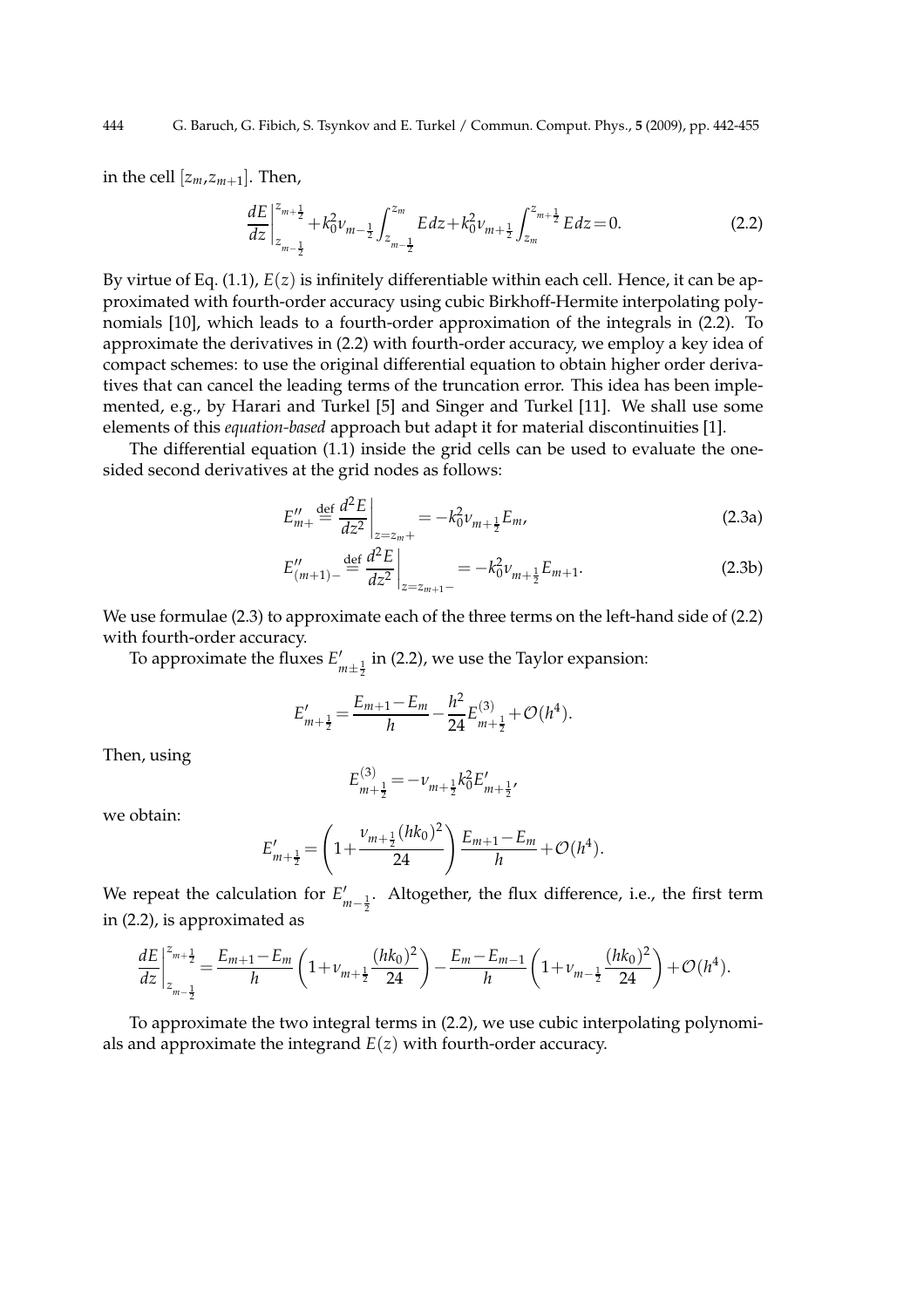**Lemma 2.1.** Let  $E(z) \in C^6[z_m,z_{m+1}]$ . Given its values  $\{E_m,E_{m+1}\}$ , as well as the values of its one-sided second derivatives  $\{E''_{m+}$  , $E''_{(n+1)}$ (*m*+1)− }*, we can approximate E*(*z*) *with fourth-order accuracy:*

$$
E(z_m + \zeta h) = P_3(\zeta) + \mathcal{O}(h^4), \qquad \zeta \in [0, 1]
$$
 (2.4a)

*using the cubic Hermite-Birkhoff polynomial:*

$$
P_3(\zeta) = \left(E_m - \frac{h^2}{6} E_{m+}''\right) (1 - \zeta) + \frac{h^2}{6} E_{m+}'' (1 - \zeta)^3 + \left(E_{m+1} - \frac{h^2}{6} E_{(m+1)-}''\right) \zeta + \frac{h^2}{6} E_{(m+1)-}''\zeta^3.
$$
 (2.4b)

*Moreover, the polynomial*  $P_3(\zeta)$  *is unique.* 

Lemma 2.1 has been proven in [1]. Substituting expressions (2.3) into formula (2.4b), we obtain a fourth-order approximation of  $E(z)$  on  $[z_m, z_{m+1}]$ :

$$
E(z_m + \zeta h) = \left(1 + \frac{(hk_0)^2}{6}v_{m + \frac{1}{2}}\right)E_m(1 - \zeta) - \frac{(hk_0)^2}{6}v_{m + \frac{1}{2}}E_m(1 - \zeta)^3
$$
  
+  $\left(1 + \frac{(hk_0)^2}{6}v_{m + \frac{1}{2}}\right)E_{m + 1}\zeta - \frac{(hk_0)^2}{6}v_{m + \frac{1}{2}}E_{m + 1}\zeta^3 + \mathcal{O}(h^4).$ 

Substituting this expression for  $E(z)$  into the second integral of (2.2) we have

$$
\int_{z_m}^{z_{m+\frac{1}{2}}} Edz = \frac{3h}{8} \left( 1 + \nu_{m+\frac{1}{2}} \frac{(hk_0)^2}{16} \right) E_m + \frac{h}{8} \left( 1 + \nu_{m+\frac{1}{2}} \frac{7(hk_0)^2}{48} \right) E_{m+1} + \mathcal{O}(h^5).
$$

Similarly, we obtain

$$
\int_{z_{m-\frac{1}{2}}}^{z_m} Edz = \frac{3h}{8} \left( 1 + \nu_{m-\frac{1}{2}} \frac{(hk_0)^2}{16} \right) E_m + \frac{h}{8} \left( 1 + \nu_{m-\frac{1}{2}} \frac{7(hk_0)^2}{48} \right) E_{m-1} + \mathcal{O}(h^5).
$$

Finally, by combining the approximations for all the individual terms in (2.2) we arrive at the following fourth-order scheme:

$$
\left(\frac{1}{h^2} + \frac{1}{6}k_0^2v_{m-\frac{1}{2}} + \frac{7}{384}h^2k_0^4v_{m-\frac{1}{2}}^2\right)E_{m-1}
$$
\n
$$
+\left(\frac{-2}{h^2} + \frac{k_0^2}{3}(v_{m-\frac{1}{2}} + v_{m+\frac{1}{2}}) + \frac{3}{128}h^2k_0^4(v_{m-\frac{1}{2}}^2 + v_{m+\frac{1}{2}}^2)\right)E_m
$$
\n
$$
+\left(\frac{1}{h^2} + \frac{1}{6}k_0^2v_{m+\frac{1}{2}} + \frac{7}{384}h^2k_0^4v_{m+\frac{1}{2}}^2\right)E_{m+1} = 0,
$$
\n(2.5)

or equivalently,

$$
\frac{1}{h^2}(E_{m-1} - 2E_m + E_{m+1}) + \frac{k_0^2}{6} \left( \nu_{m-\frac{1}{2}} E_{m-1} + 2(\nu_{m-\frac{1}{2}} + \nu_{m+\frac{1}{2}}) E_m + \nu_{m+\frac{1}{2}} E_{m+1} \right) \n+ \frac{h^2 k_0^4}{384} \left( 7\nu_{m-\frac{1}{2}}^2 E_{m-1} + 9(\nu_{m-\frac{1}{2}}^2 + \nu_{m+\frac{1}{2}}^2) E_m + 7\nu_{m+\frac{1}{2}}^2 E_{m+1} \right) = 0.
$$
\n(2.6)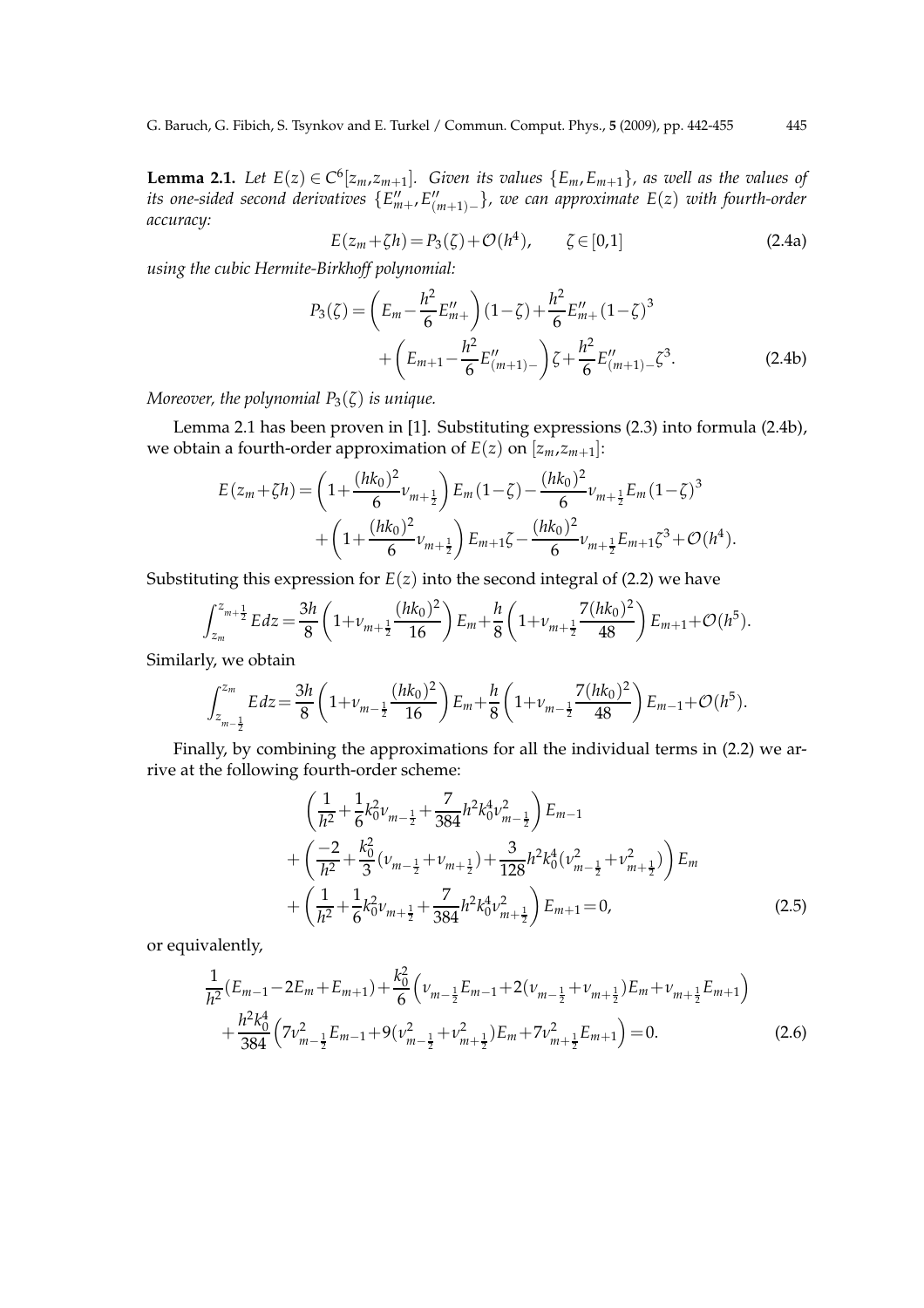The fourth-order radiation boundary conditions for scheme (2.6), as well as their twoway version that prescribes the given impinging wave, are discussed in [1].

For the constant coefficient case:  $\nu_{m+\frac{1}{2}} = \nu_{m-\frac{1}{2}} \equiv \nu$ , scheme (2.6) reduces to

$$
\frac{E_{m-1} - 2E_m + E_{m+1}}{h^2} + k_0^2 \nu \frac{E_{m-1} + 4E_m + E_{m+1}}{6}
$$
  
+h<sup>2</sup>k<sub>0</sub><sup>4</sup> v<sup>2</sup>  $\frac{7E_{m-1} + 18E_m + 7E_{m+1}}{384} = 0.$  (2.7)

A three-point fourth-order compact approximation of the Helmholtz equation (1.1) was derived in [11]:

$$
\frac{E_{m-1} - 2E_m + E_{m+1}}{h^2} + k_0^2 \nu \frac{E_{m-1} + 10E_m + E_{m+1}}{12} = 0.
$$
 (2.8)

Define

$$
L=\frac{d^2}{dz^2}+k_0^2\nu,
$$

the Helmholtz operator. Then, using a Taylor series expansion (2.7) yields

$$
\left(1+\frac{h^2}{12}L\right)LE = \mathcal{O}(h^6)
$$

while (2.8) yields

$$
\left(1+\frac{h^2}{12}\frac{d^2}{dz^2}\right)LE=\mathcal{O}(h^6).
$$

Hence, both are fourth-order accurate.

The issue of symmetry for the discretization (2.6) deserves a special comment. We see that if  $\nu_{m-\frac{1}{2}} \neq \nu_{m+\frac{1}{2}}$ , then, technically speaking, (2.6) is not symmetric, although for the case of constant coefficients the symmetry is restored, see formulae (2.7)-(2.8). We also see, however, that the asymmetry of (2.6) resides only in its non-differentiated terms, whereas the discretization of E<sup>"</sup> is still symmetric. Hence, even though we did not study this question in detail, we expect that the spectral properties of the finite difference operator will not suffer much, and if there are complex eigenvalues their imaginary parts will be  $\mathcal{O}(h^2)$ . We additionally note that the original differential operator

$$
LE \equiv E'' + k_0^2 vE
$$

is symmetric, but only on the class of twice continuously differentiable functions. However, the solution of  $LE = 0$  does not belong to this class.

# **3 Extensions of the fourth-order Helmholtz scheme**

Several extensions can be contemplated for the fourth-order scheme (2.6). One of those is the extension to higher orders of accuracy. In order to achieve that, we can use one-sided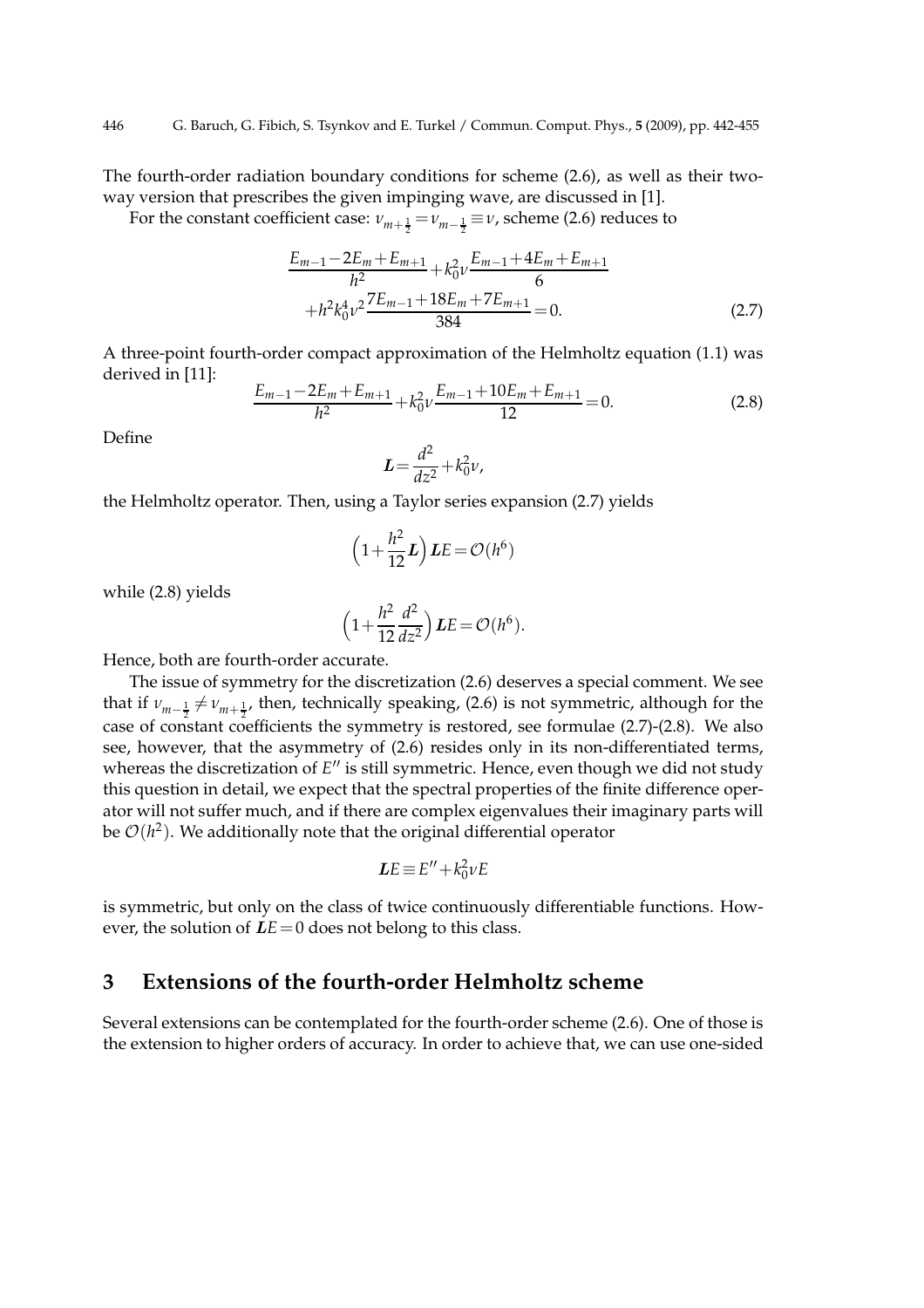derivatives of orders higher than second in the context of Birkhoff-Hermite interpolation. For example, given the field values  $\{E_m, E_{m+1}\}\$ , as well as the values of its one-sided *second and fourth derivatives*  $\{E''_{m+} , E''_{(m+1)-} , E^{(4)}_{m+} , E^{(4)}_{(m+1)} \}$ (*m*+1)− }, one can approximate *E*(*z*) with sixth-order accuracy using a quintic polynomial:

$$
E(z_m+\zeta h) = P_5(\zeta) + \mathcal{O}(h^6),
$$

where

$$
P_5(\zeta) = \left(E_m - \frac{h^2}{6} E_{m+}'' + \frac{7h^4}{360} E_{m+}^{(4)}\right) (1 - \zeta)
$$
  
+ 
$$
\left(\frac{h^2}{6} E_{m+}'' - \frac{h^4}{36} E_{m+}^{(4)}\right) (1 - \zeta)^3 + \frac{1}{120} E_{m+}^{(4)} (1 - \zeta)^5
$$
  
+ 
$$
\left(E_{m+1} - \frac{h^2}{6} E_{(m+1)-}'' + \frac{7h^4}{360} E_{(m+1)-}^{(4)}\right) \zeta
$$
  
+ 
$$
\left(\frac{h^2}{6} E_{(m+1)-}'' - \frac{h^4}{36} E_{(m+1)-}^{(4)}\right) \zeta^3 + \frac{1}{120} E_{(m+1)-}^{(4)} \zeta^5.
$$

Similarly to (2.3), the fourth derivatives are obtained from the differential equation (1.1):

$$
E_{m+}^{(4)} = -k_0^2 \nu_{m+\frac{1}{2}} E_{m+}'' = k_0^4 \nu_{m+\frac{1}{2}}^2 E_m, \qquad E_{(m+1)-}^{(4)} = k_0^4 \nu_{m-\frac{1}{2}}^2 E_{m-1}.
$$

Then, substituting  $P_5(\zeta)$  for  $E(z)$  into the second and third terms of (2.2) and evaluating the integrals with respect *ζ*, we can obtain a sixth-order discrete approximation of the integrals in (2.2).

To approximate the fluxes  $E'_{m \pm \frac{1}{2}}$  in (2.2) with sixth-order accuracy, we again use the Taylor expansion:

$$
\frac{E_{m+1} - E_m}{h} = E'_{m+\frac{1}{2}} + \frac{h^2}{24} E^{(3)}_{m+\frac{1}{2}} + \frac{h^4}{1920} E^{(5)}_{m+\frac{1}{2}} + \mathcal{O}(h^6).
$$

Since Eq. (1.1) implies that

$$
E_{m+\frac{1}{2}}^{(3)} = -\nu_{m+\frac{1}{2}}k_0^2 E'_{m+\frac{1}{2}} \text{ and } E_{m+\frac{1}{2}}^{(5)} = (\nu_{m+\frac{1}{2}}k_0^2)^2 E'_{m+\frac{1}{2}},
$$

we obtain

$$
\frac{E_{m+1}-E_m}{h} = \left(1 - \frac{1}{24}\nu_{m+\frac{1}{2}}(hk_0)^2 + \frac{1}{1920}\left(\nu_{m+\frac{1}{2}}(hk_0)^2\right)^2\right)E'_{m+\frac{1}{2}} + \mathcal{O}(h^6).
$$

Therefore,

$$
E'_{m+\frac{1}{2}} = \left(1 + \frac{1}{24}\nu_{m+\frac{1}{2}}(hk_0)^2 + \frac{7}{5760}\left(\nu_{m+\frac{1}{2}}(hk_0)^2\right)^2\right)\frac{E_{m+1} - E_m}{h} + \mathcal{O}(h^6).
$$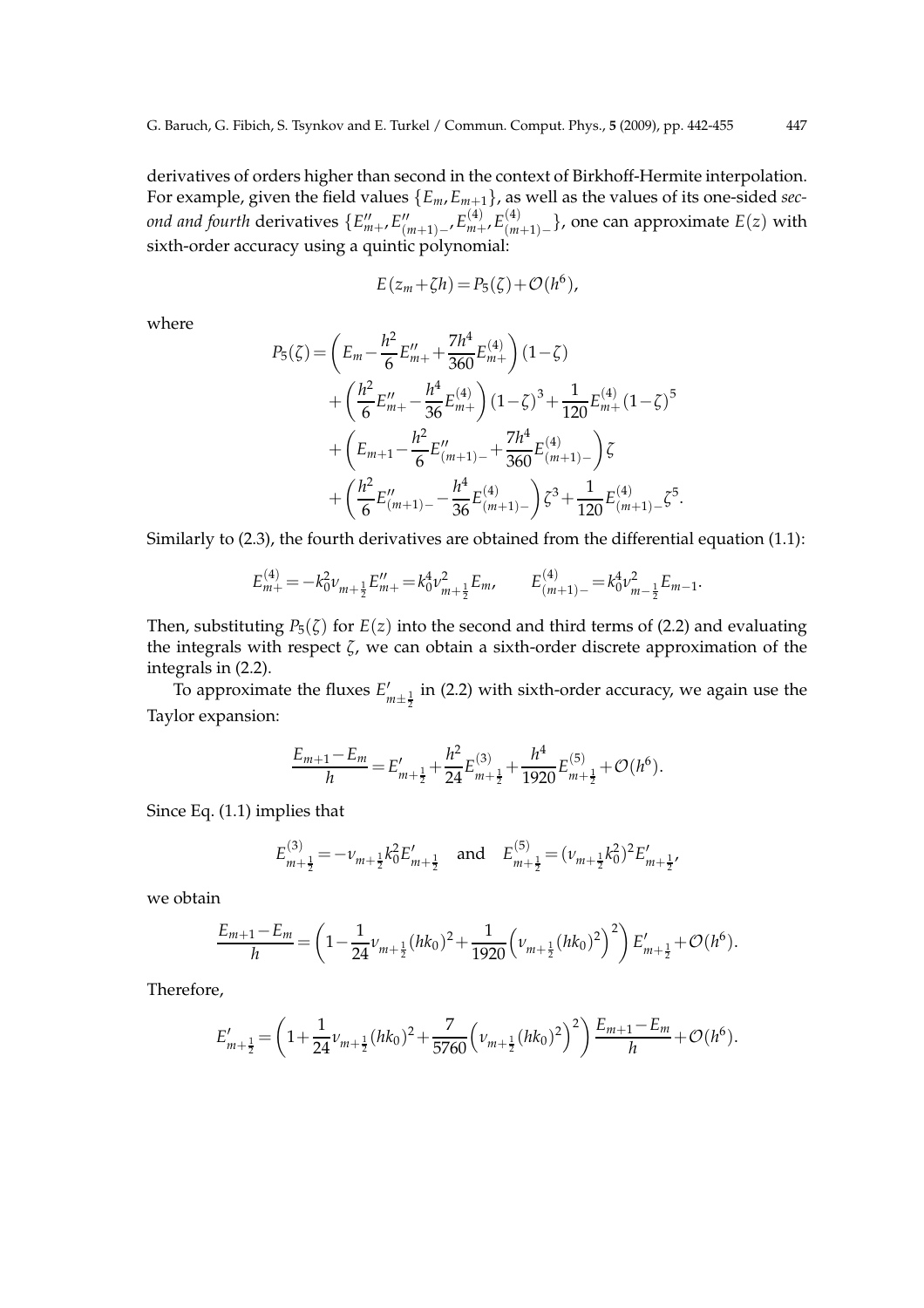Altogether, we obtain the following  $\mathcal{O}(h^6)$  approximation for Eq. (1.1):

$$
0 = L_1(\nu_{m-\frac{1}{2}})E_{m-1} - \left(L_0(\nu_{m-\frac{1}{2}}) + L_0(\nu_{m+\frac{1}{2}})\right) + L_1(\nu_{m+\frac{1}{2}})E_{m+1},
$$
\n(3.1a)

where

$$
L_0(\nu) = 1 - \frac{1}{3}\nu(hk_0)^2 - \frac{1}{45}\left(\nu(hk_0)^2\right)^2 - \frac{11}{5120}\left(\nu(hk_0)^2\right)^3,\tag{3.1b}
$$

$$
L_1(\nu) = 1 + \frac{1}{6}\nu(hk_0)^2 + \frac{7}{360}\left(\nu(hk_0)^2\right)^2 + \frac{31}{15360}\left(\nu(hk_0)^2\right)^3.
$$
 (3.1c)

Note that as Eq. (1.1) is one-dimensional, the foregoing technique can be extended further, and the schemes of accuracy higher than  $\mathcal{O}(h^6)$  can be built in a similar way.

Another possible extension of the scheme of Section 2 can be aimed at accommodating the material coefficient  $v(z)$  with jump discontinuities at the points other than grid nodes, e.g., at  $z^* = z_m + \lambda h$ ,  $\lambda \in (0,1/2)$ . To do that, one should first split the integral in (2.1) as

$$
\int_{z_{m-\frac{1}{2}}}^{z_{m+\frac{1}{2}}} = \int_{z_{m-\frac{1}{2}}}^{z^*} + \int_{z^*}^{z_{m+\frac{1}{2}}}.
$$

Then, one can construct a Birkhoff-Hermite approximation of the field on [ $z_{m-\frac{1}{2}}$ ,  $z^*$ ], using the values at  $z_{m-1}$  and  $z_m$ . Similarly, one can use the values at  $z_{m+1}$  and  $z_{m+2}$  to approximate the field on  $[z^*, z_{m+\frac{1}{2}}]$ . Note that this approach will not involve extrapolation across the discontinuity, and hence the approximations will remain fourth-order. The proof of Lemma 2.1 given in [1] can be easily modified to show this.

### **4 Maxwell first-order system**

We now consider the first-order system (1.2). We use a staggered mesh with *E* at the nodes and *H* half way in between and consider the following finite difference approximation:

$$
i\omega \epsilon [(\alpha + \beta h^2) E_j + (1 - \alpha + \gamma h^2) E_{j-1}] = \frac{H_{j+1/2} - H_{j-1/2}}{h},
$$
\n(4.1a)

$$
i\omega\mu\left[\left(1-\alpha+\gamma h^2\right)H_{j+1/2}+\left(\alpha+\beta h^2\right)H_{j-1/2}\right]=\frac{E_j-E_{j-1}}{h}.
$$
 (4.1b)

The left-hand side (LHS) of the first equation is centered at *j*−1/2 and the right-hand side at *j*. For the second equation we reverse the orientation and center the LHS at *j* and the RHS at *j*−1/2. Each operator is a one-sided operator and so can be inverted trivially.

We now try and duplicate the formulae we derived for the Helmholtz equation starting from (4.1). We first consider the case where both  $\mu$  and  $\epsilon$  are constant. We take another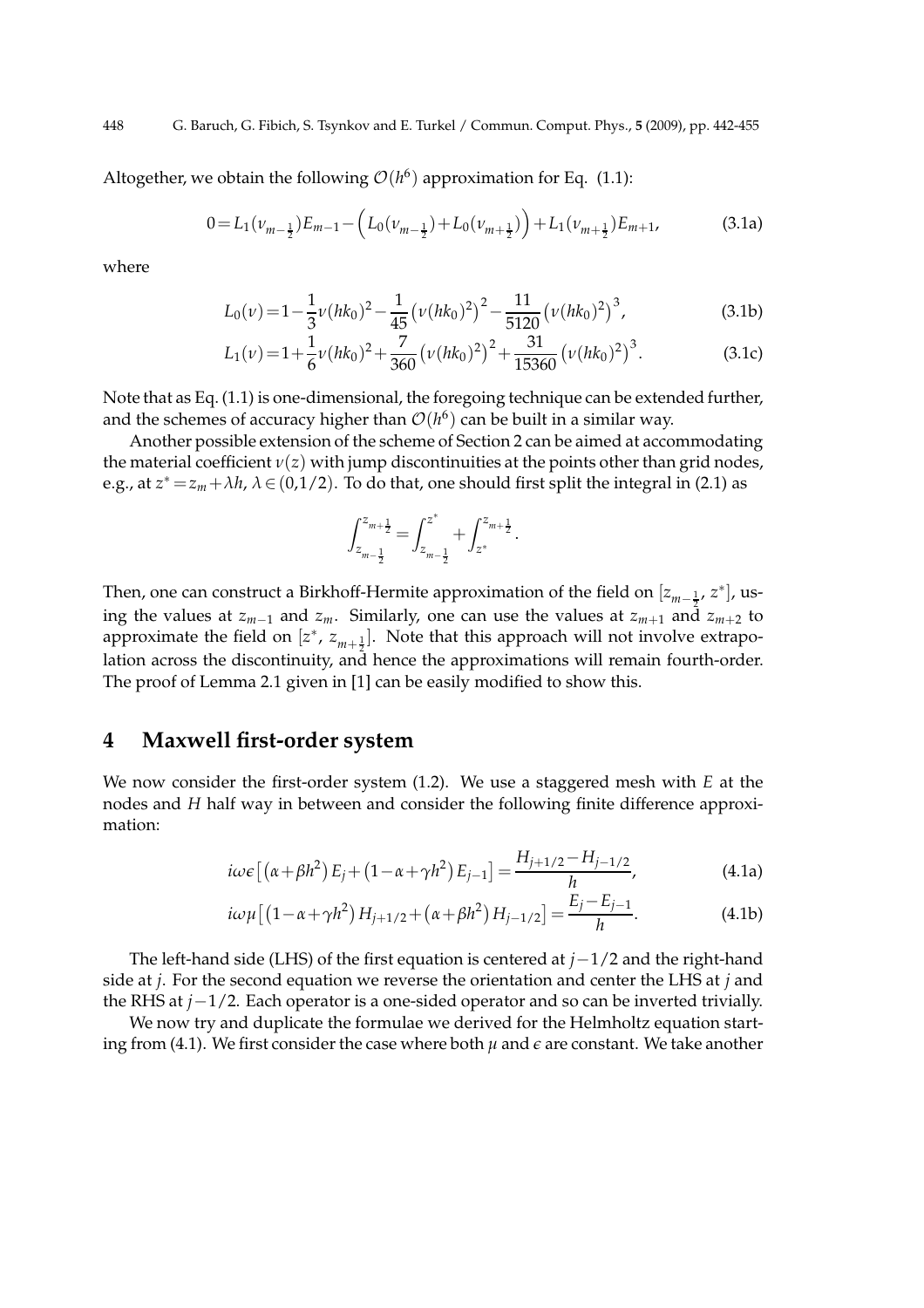difference of the second equation (4.1b) and divide by *h*. We then get:

$$
i\omega\mu\left[\left(\alpha+\beta h^2\right)\left(\frac{H_{j+1/2}-H_{j-1/2}}{h}\right)+\left(1-\alpha+\gamma h^2\right)\left(\frac{H_{j+3/2}-H_{j+1/2}}{h}\right)\right]
$$
  
= 
$$
\frac{E_{j+1}-2E_j+E_{j-1}}{h^2}.
$$

Using the first equation (4.1a) we get:

$$
-\omega^2 \epsilon \mu \left[ \left( 1 - \alpha + \gamma h^2 \right) \left( \alpha + \beta h^2 \right) \left( E_{j-1} + E_{j+1} \right) + \left( \left( 1 - \alpha + \gamma h^2 \right)^2 + \left( \alpha + \beta h^2 \right)^2 \right) E_j \right] = \frac{E_{j+1} - 2E_j + E_{j-1}}{h^2}.
$$
(4.2)

In the notation of the Helmholtz equation

$$
\omega^2 \epsilon \mu = \frac{\omega^2}{c^2} = k_0^2 \nu.
$$

Matching this to the previous formula for the Helmholtz equation (2.7) we derive:

$$
(1 - \alpha + \gamma h^2) (\alpha + \beta h^2) = \frac{1}{6} + \frac{7}{384} h^2 k_0^2 \nu,
$$
 (4.3a)

$$
(1 - \alpha + \gamma h^2)^2 + (\alpha + \beta h^2)^2 = \frac{2}{3} + \frac{18}{384} h^2 k_0^2 \nu,
$$
 (4.3b)

or

$$
\alpha - \alpha^2 = \frac{1}{6}, \quad (1 - \alpha)\beta + \alpha\gamma = \frac{7}{384}k_0^2 \nu, \quad \alpha\beta + (1 - \alpha)\gamma = \frac{9}{384}k_0^2 \nu.
$$

So,

$$
\alpha = \frac{1}{2} + \sqrt{\frac{1}{12}}, \quad 1 - \alpha = \frac{1}{2} - \sqrt{\frac{1}{12}}, \quad \beta = \frac{7 - 16\alpha}{1 - 2\alpha} \frac{k_0^2 \nu}{384}, \quad \gamma = \frac{9 - 16\alpha}{1 - 2\alpha} \frac{k_0^2 \nu}{384}, \tag{4.4}
$$

and we recover the fourth-order approximation to the Helmholtz equation (2.7). We stress that each part of the discretization is only first-order. We can consider the firstorder system as a *LU* decomposition into two bi-diagonal matrices of the tridiagonal matrix of the Helmholtz equation. Similar ideas were explored in [3] and [6]. We now redo the calculations for the case where  $\mu$  is constant but  $\epsilon$  is only piecewise constant. We consider the low order scheme with  $\beta = \gamma = 0$  in (4.1). We now compare (4.2) with (2.6) ignoring the  $\mathcal{O}(h^2)$  terms. The matching conditions (4.3) are replaced by

$$
\alpha(1-\alpha) = \frac{1}{6}, \quad (1-\alpha)^2 = \frac{1}{3}, \quad \alpha^2 = \frac{1}{3}.
$$
 (4.5)

However, there is no solution to these equations and hence nothing identical to that we achieved for the Helmholtz equation even to first-order accuracy! Note, that for the constant coefficient case we only need to satisfy the sum of the last two equations in (4.5) rather than each equation individually which yields (4.4).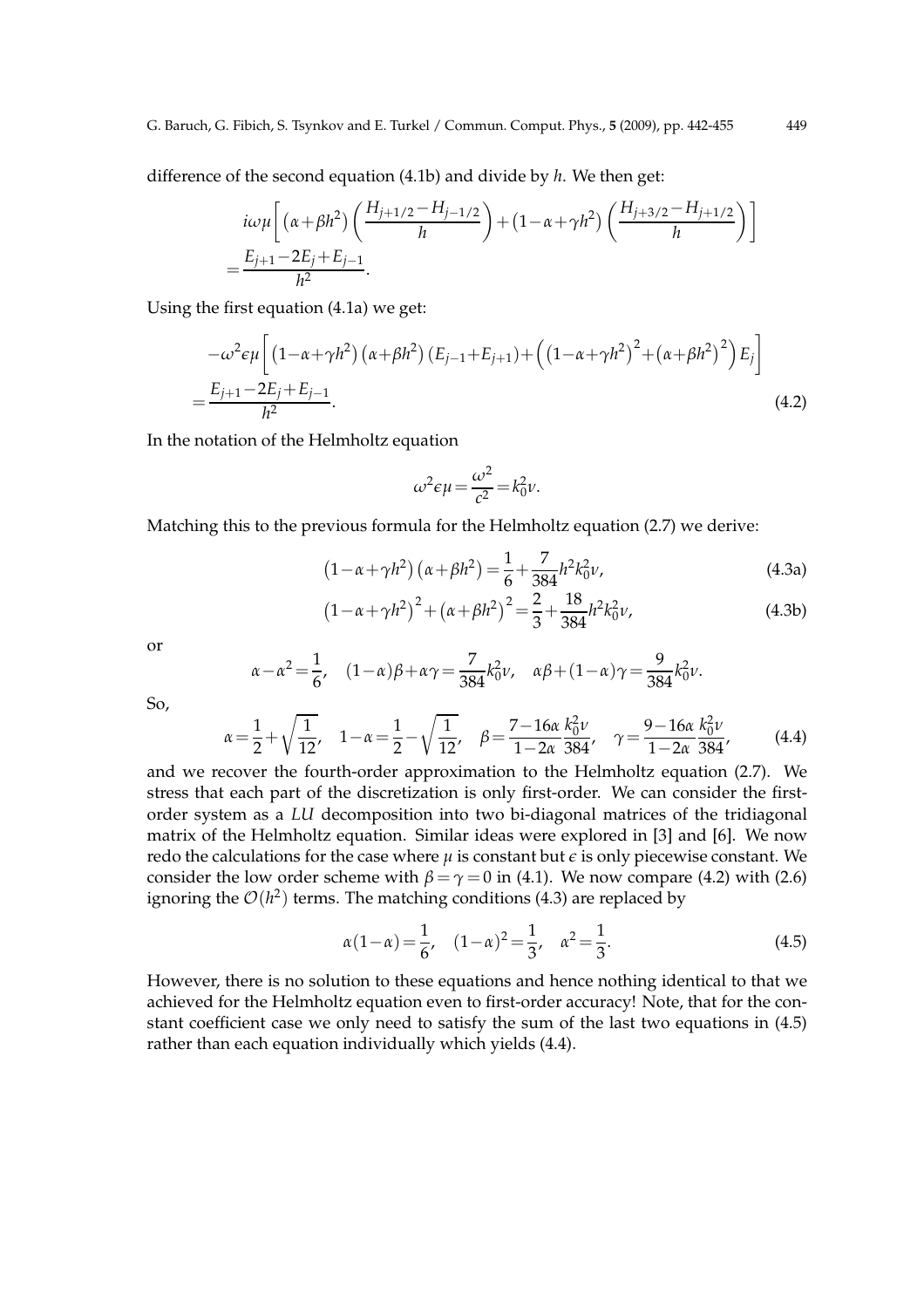#### 450 G. Baruch, G. Fibich, S. Tsynkov and E. Turkel / Commun. Comput. Phys., **5** (2009), pp. 442-455

Hence, for the case of discontinuous coefficients we can no longer find a high order discretization to the Maxwell equations using only a bidiagonal approximation to each individual equation. Instead, we replace the approximation (4.1) with a tridiagonal approximation for each equation. When combined to form the Helmholtz equation, these will lead to a five point stencil and so will no longer be identical to (2.5). To derive this approximation we again begin with the integral form of the equation similar to what was done in (2.1). We use a staggered mesh with *E* defined at *j* while *H* is defined at  $j + \frac{1}{2}$ . We begin with the constant coefficient case. Integrating (1.2) over one cell we get:

$$
i\omega \int_{-\frac{h}{2}}^{\frac{h}{2}} \epsilon(z) E(z) dz = \int_{-\frac{h}{2}}^{\frac{h}{2}} \frac{dH}{dz} dz = H_{j+1/2} - H_{j-1/2},
$$
(4.6a)

$$
i\omega\mu \int_{-h}^{0} H(z) dz = \int_{-h}^{0} \frac{dE}{dz} dz = E_j - E_{j-1}.
$$
 (4.6b)

To obtain a numerical scheme we need to approximate the integrals using values of *E* at grid points and *H* at halfway in between grid points. The integrals on the left hand side are non-standard since for example, the first integral is from −*h*/2 to *h*/2 but the function is only given at  $E(h), E(0)$  and  $E(-h)$ . Nevertheless, we can get a numerical approximation to higher order by either using a Taylor series expansion or else an appropriate interpolation polynomial as an extension to Newton-Cotes formulae. The result is

$$
i\omega \frac{\epsilon_{j+1}E_{j+1} + 22\epsilon_j E_j + \epsilon_{j-1}E_{j-1}}{24} = \frac{H_{j+\frac{1}{2}} - H_{j-\frac{1}{2}}}{h},\tag{4.7a}
$$

$$
i\omega\mu \frac{H_{j+3/2} + 22H_{j+1/2} + H_{j-1/2}}{24} = \frac{E_{j+1} - E_j}{h}.
$$
 (4.7b)

This is equivalent to the TY scheme [12–14], which is a fourth-order compact implicit scheme for the Maxwell equations.

We check what happens at the discontinuity when we use a fourth-order compact implicit (TY) scheme and evaluate  $\epsilon$  at the point of discontinuity by

$$
\epsilon_j = \frac{\epsilon^l + \epsilon^r}{2},
$$

where *l* and *r* denote values to the left and right of the discontinuity. Then

$$
\frac{1}{24}\epsilon_{j-1}E_{j-1} + \frac{22}{24}\epsilon_j E_j + \frac{1}{24}\epsilon_{j+1}E_{j+1} \rightarrow \frac{\epsilon^l}{24}E_{j-1} + \frac{11(\epsilon^l + \epsilon^r)}{24}E_j + \frac{\epsilon^r}{24}E_{j+1}
$$
  
=  $\epsilon^l \left(\frac{1}{2}E_j^l - \frac{1}{24}E_j^{l'}h + \frac{1}{24}E_j^{l''}\frac{h^2}{2}\right) + \epsilon^r \left(\frac{1}{2}E_j^r + \frac{1}{24}E_j^{r'}h + \frac{1}{24}E_j^{r''}\frac{h^2}{2}\right) + \mathcal{O}(h^3).$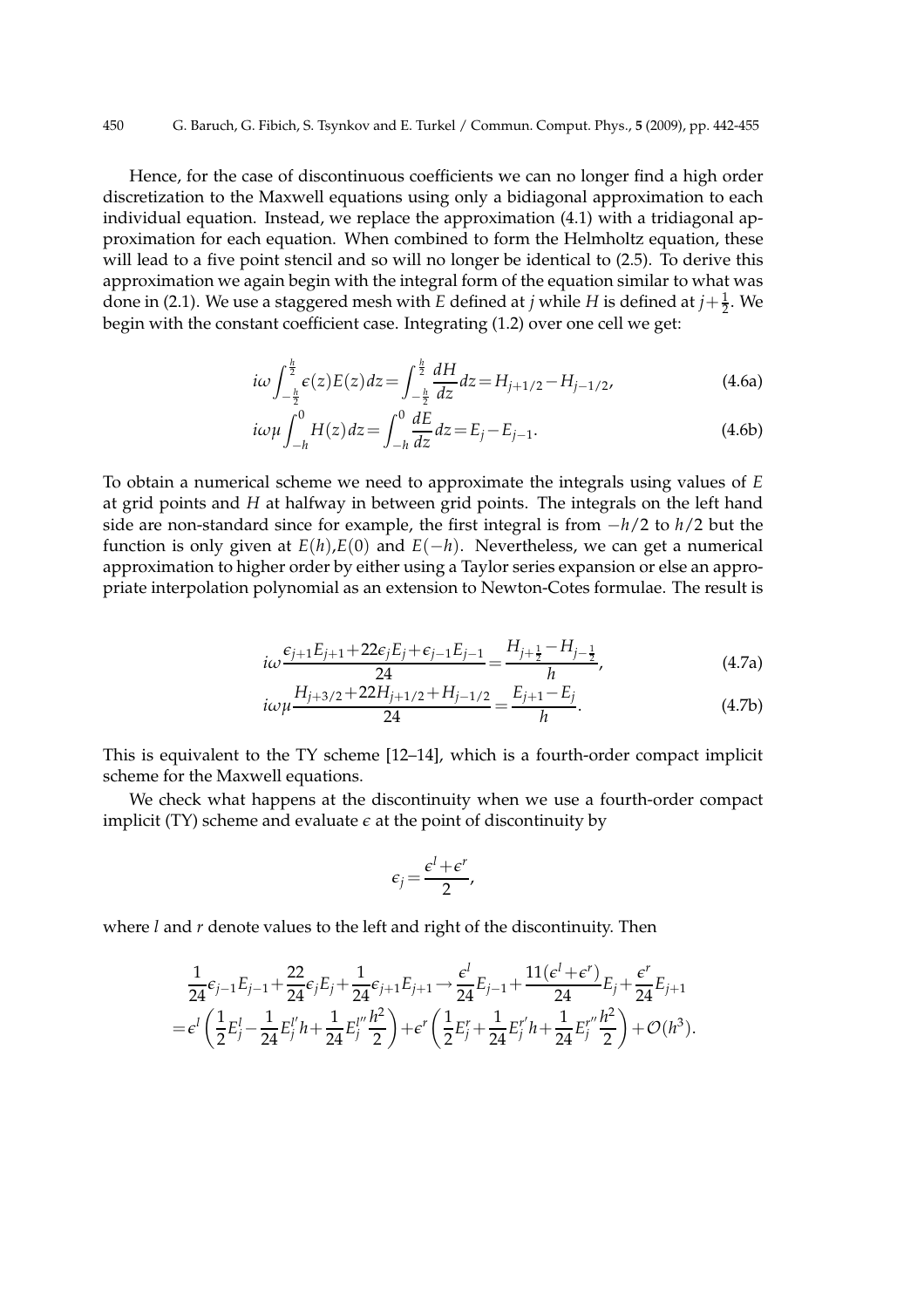We estimate the integrals using derivatives:

$$
\int_{-\frac{h}{2}}^{\frac{h}{2}} \epsilon(z) E(z) dz = \int_{-\frac{h}{2}}^{0} \epsilon(z) E(z) dz + \int_{0}^{\frac{h}{2}} \epsilon(z) E(z) dz
$$
  
=  $\epsilon^{l} \int_{-\frac{h}{2}}^{0} \left( E_{j}^{l} + E_{j}^{l'} z + E_{j}^{l''} \frac{z^{2}}{2} \right) dz + \epsilon^{r} \int_{0}^{\frac{h}{2}} \left( E_{j}^{r} + E_{j}^{r'} z + E_{j}^{r''} \frac{z^{2}}{2} \right) dz + \mathcal{O}(h^{3}).$  (4.8)

The error is given by

$$
h\left(\frac{1}{24}\epsilon_{j-1}E_{j-1} + \frac{22}{24}\epsilon_j E_j + \frac{1}{24}\epsilon_{j+1}E_{j+1}\right) - \int_{-\frac{h}{2}}^{\frac{h}{2}} \epsilon(z)E(z) dz
$$
  
= 
$$
\frac{\epsilon^l}{12}E_j^{l'}h^2 - \frac{\epsilon^r}{12}E_j^{r'}h^2 + \mathcal{O}(h^3) = \frac{E_j^{'}}{12}\left(\epsilon^l - \epsilon^r\right) + \mathcal{O}(h^3).
$$
 (4.9)

In a continuous region, where  $\epsilon^l\!=\!\epsilon^r$ , the leading term vanishes and gives a high order approximation to the integral. However, at a point of discontinuity it reduces the accuracy to second-order.

To regain higher order we need to evaluate the integral on each side of the discontinuity. This can be done for a general location of the discontinuity in the interval. However, to simplify matters we consider the same case as for the Helmholtz equation when the discontinuity occurs at a nodal point (where *E* is defined). We only consider  $\epsilon^l$  and  $\epsilon^r$  on the two sides of the discontinuity.  $\epsilon$  at the discontinuity is not defined. We substitute

$$
E' \approx \frac{-3E_j + 4E_{j+1} - E_{j+2}}{2h}, \quad E'' = -\omega^2 \epsilon \mu E
$$

into (4.8). Let *j* be the point of discontinuity. Since *E* is continuous we have:

$$
\int_{-\frac{h}{2}}^{\frac{h}{2}} \epsilon(z) E(z) dz = \epsilon^{l} \int_{-\frac{h}{2}}^{0} \left( E_{j}^{l} + E_{j}^{l'} z + E_{j}^{l''} \frac{z^{2}}{2} \right) dz + \epsilon^{r} \int_{0}^{\frac{h}{2}} \left( E_{j}^{r} + E_{j}^{r'} z + E_{j}^{r''} \frac{z^{2}}{2} \right) dz
$$
  
\n
$$
= \epsilon^{l} \left[ \frac{h}{2} E_{j} - E_{j}^{\prime} \frac{h^{2}}{8} - \omega^{2} \epsilon^{l} \mu E_{j} \frac{h^{3}}{48} \right] + \epsilon^{r} \left[ \frac{h}{2} E_{j} + E_{j}^{\prime} \frac{h^{2}}{8} - \omega^{2} \epsilon^{r} \mu E_{j} \frac{h^{3}}{48} \right] + \mathcal{O}(h^{4})
$$
  
\n
$$
= \frac{\epsilon^{r} + \epsilon^{l}}{2} E_{j} h + \frac{\epsilon^{r} - \epsilon^{l}}{8} E_{j}^{\prime} h^{2} - \frac{h^{3} \omega^{2} \mu}{48} \left( \epsilon^{r^{2}} + \epsilon^{l^{2}} \right) E_{j}.
$$
\n(4.10)

We approximate  $E_j'$  by a Taylor series and find:

$$
\frac{\epsilon^{r}E(h)+\epsilon^{l}E(-h)}{8} = \frac{\epsilon^{r}+\epsilon^{l}}{8}E_{j} + \frac{\epsilon^{r}-\epsilon^{l}}{8}E'_{j}h + \frac{h^{2}}{16}\left(\epsilon^{l}E_{j}^{l''}+\epsilon^{r}E_{j}^{r''}\right) + \mathcal{O}\left(h^{3}\right) \n= \frac{\epsilon^{r}+\epsilon^{l}}{8}E_{j} + \frac{\epsilon^{r}-\epsilon^{l}}{8}E'_{j}h - \frac{h^{2}\omega^{2}\mu}{16}\left(\epsilon^{r^{2}}+\epsilon^{l^{2}}\right)E_{j} + \mathcal{O}\left(h^{3}\right).
$$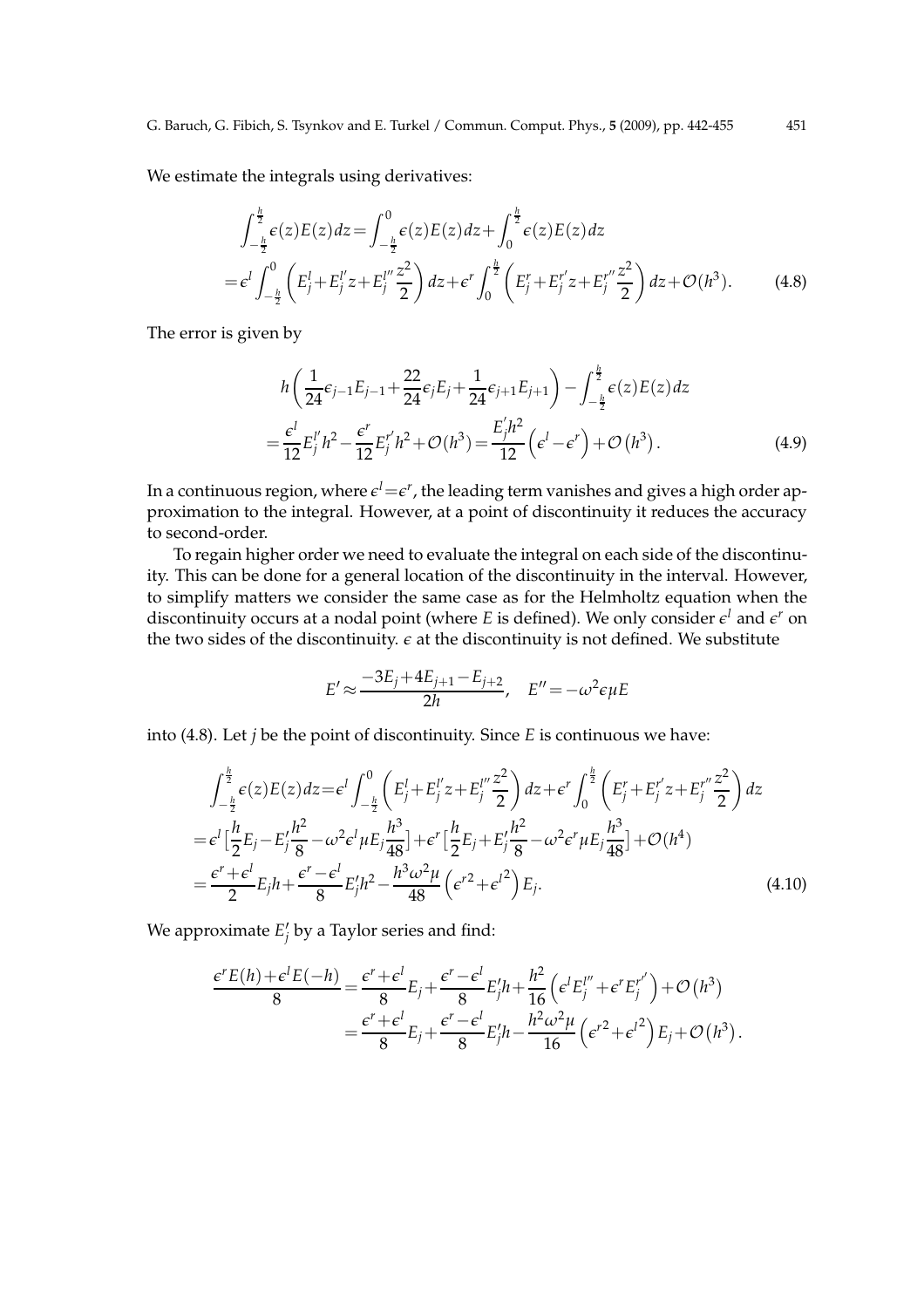The final formula is

$$
\int_{-\frac{h}{2}}^{\frac{h}{2}} \epsilon(z) E(z) dz = h \left[ \frac{\epsilon^l E_{j-1}}{8} + \left[ \frac{3}{8} (\epsilon^r + \epsilon^l) + \frac{\omega^2 h^2 \mu}{24} (\epsilon^{r2} + \epsilon^{l2}) \right] E_j + \frac{\epsilon^r E_{j+1}}{8} \right],
$$

which is accurate to within  $h^3$ . This is put into (4.6a). For (4.6b)  $\mu$  is continuous and so we can use (4.7a) which is compact.

### **4.1 Compact third-order not aligned to node**

We consider the case where the discontinuity falls in between two nodes:

$$
i\omega F(z) = \frac{dH(z)}{dz}, \qquad F(z) = \epsilon E,
$$

where  $F(z)$  is smooth to the left and right of the discontinuity  $z = L$  between 0 and  $h/2$ , with  $\epsilon$  piecewise constant. We integrate the equation and split the integral into two parts. We now consider a wider stencil:

$$
i\omega\left(\int_{-\frac{h}{2}}^{L} F(z) dz + \int_{L}^{\frac{3h}{2}} F(z) dz\right) = H\left(+\frac{3h}{2}\right) - H\left(-\frac{h}{2}\right).
$$

Using a Taylor series expansion of *F* to third-order and integrating we get

$$
i\omega \left[ F(0)(L+h/2) + \frac{F'(0)}{2} (L^2 - h^2/4) + \frac{F''(0)}{6} (L^3 + h^3/8) \right]
$$
  
+
$$
+i\omega \left[ F(h)(3h/2 - L) + \frac{F'(h)}{2} ((3h/2)^2 - L^2) + \frac{F''(h)}{6} ((3h/2)^3 - L^3) \right]
$$
  
= H(+3h/2) - H(-h/2). (4.11)

We wish to express *F*, *F'*, and *F''* using as few nodal points as possible. For *F*(0) we simply take *F<sup>j</sup>* . Next we use the properties of the Maxwell equations in the smooth zone. Define

$$
C_1 = i\omega \epsilon \mu, \quad C_2 = -\omega^2 \mu \epsilon^2.
$$

Then

$$
F' = C_1 H, \quad F'' = C_2 F, \quad F''' = C_1 C_2 H,
$$
  

$$
F'\left(\frac{-h}{2}\right) = F'(0) - \frac{h}{2} F''(0) + \frac{h^2}{8} F'''\left(\frac{-h}{2}\right).
$$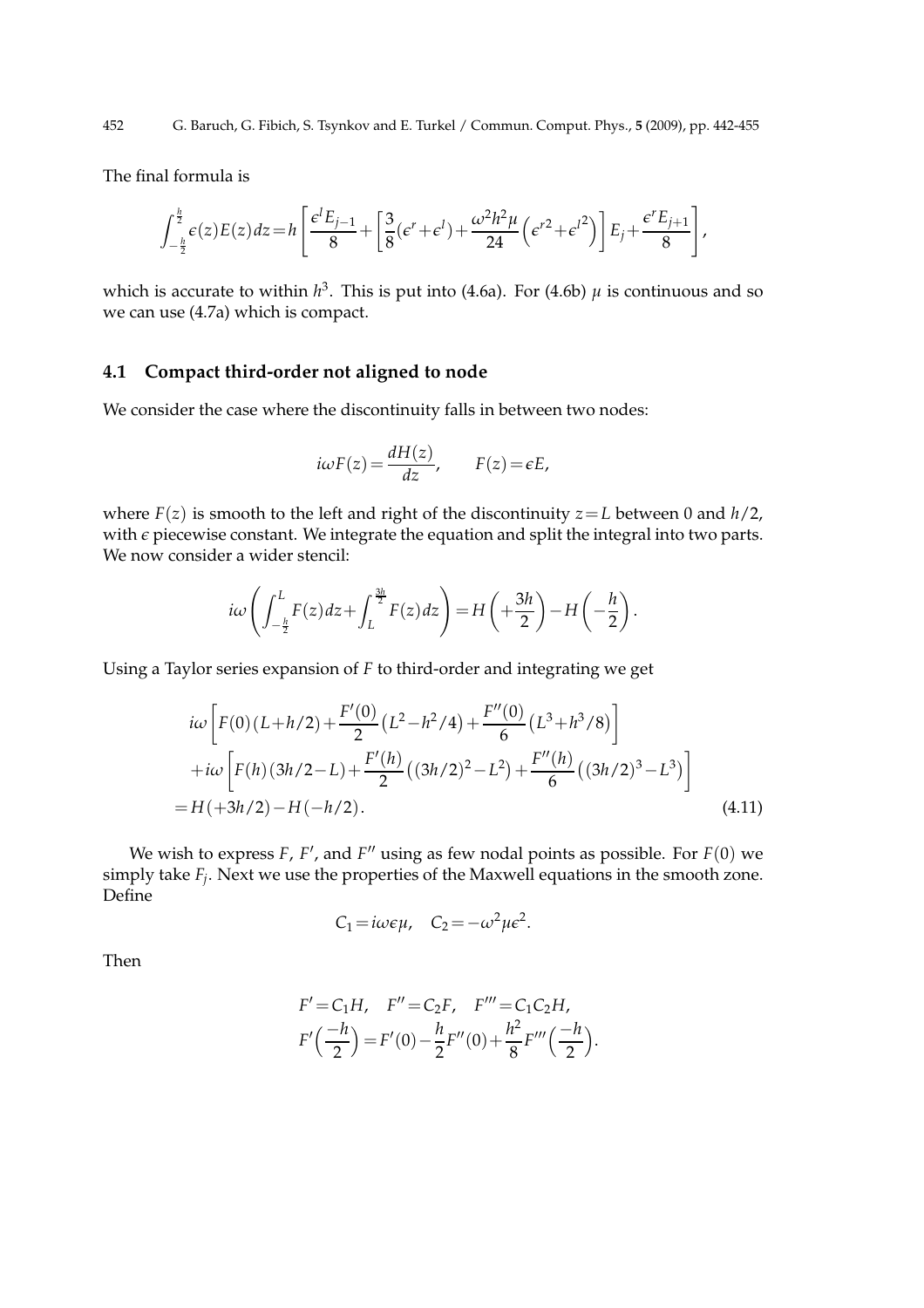For a Yee type scheme *F* is evaluated at 0, while *H* is evaluated at *h*/2. Hence,

$$
\int_{-\frac{h}{2}}^{L} F(z) dz
$$
\n=  $F(0)(L+h/2) + \frac{F'(0)}{2} (L^2 - h^2/4) + \frac{F''(0)}{6} (L^3 + h^3/8)$   
\n=  $F(0)(L+h/2) + \frac{1}{2} \left( F'(-\frac{h}{2}) + \frac{h}{2} F''(0) - \frac{h^2}{8} F'''(-\frac{h}{2}) \right) (L^2 - h^2/4) + \frac{F''(0)}{6} (L^3 + h^3/8)$   
\n=  $F_0(L+h/2) + \frac{1}{2} \left( C_1 H_{-\frac{1}{2}} + \frac{h}{2} C_2 F_0 - \frac{h^2}{8} C_1 C_2 H_{-\frac{1}{2}} \right) (L^2 - h^2/4) + C_2 \frac{F_0}{6} (L^3 + h^3/8)$   
\n=  $\left[ L + \frac{h}{2} + C_2 \frac{h}{4} (L^2 - h^2/4) + \frac{C_2}{6} (L^3 + h^3/8) \right] F_0 + \frac{C_1}{2} \left[ L^2 - \frac{h^2}{4} - C_2 \frac{h^2}{8} L^2 \right] H_{-\frac{1}{2}}.$  (4.12)

Repeating this procedure for the integral from *L* to 3*h*/2 we find the scheme has the form:

$$
i\omega\left(\alpha H_{j-\frac{1}{2}} + \beta F_j + \gamma H_{j+\frac{1}{2}} + \delta F_{j+1}\right) = H_{j+\frac{3}{2}} - H_{j-\frac{1}{2}}.
$$

Combinations of the electric and magnetic fields appear in the left hand side of the magnetic equation and so this differs from the TY scheme [12–14] even for smooth coefficients.

# **5 Numerical simulations**

We computationally assess the performance of the fourth-order (2.5) and sixth-order scheme (3.1) for the Helmholtz equation. At the interface we have a material discontinuity:

$$
\nu(z) = \begin{cases} 1, & \text{for } z \in [-\infty, 0), \\ 4, & \text{for } z \in (0, +\infty]. \end{cases} \tag{5.1}
$$

The value of the linear wavenumber is  $k_0$  = 1. We consider the wave  $e^{iz}$  that propagates from  $z=-\infty$  in the positive *z* direction. It is partially reflected back at the interface  $z=0$ giving rise to the left traveling wave *Re*−*iz* for *z* < 0, and partially transmitted, which yields a right traveling wave  $Te^{2iz}$  for  $z > 0$ . The values of *R* and *T* can be determined by a straightforward calculation that involves matching the field *E* and its derivative *dE*/*dz* at both sides of the interface  $z=0$ .

The simulation region is  $z \in [-1,1]$ . At the boundary  $z = -1$ , the boundary condition should prescribe the incoming wave *e iz* and enable the reflectionless propagation of the outgoing wave  $Re^{-iz}$ . Likewise, at the boundary  $z = 1$  the boundary condition should enable the reflectionless propagation of the outgoing wave *Te*<sup>2*iz*</sup>. Hence, we set:

$$
\left(\frac{d}{dz} + i\right) E\Big|_{z=-1} = 2ie^{-i} \quad \text{and} \quad \left(\frac{d}{dz} - 2i\right) E\Big|_{z=1} = 0. \tag{5.2}
$$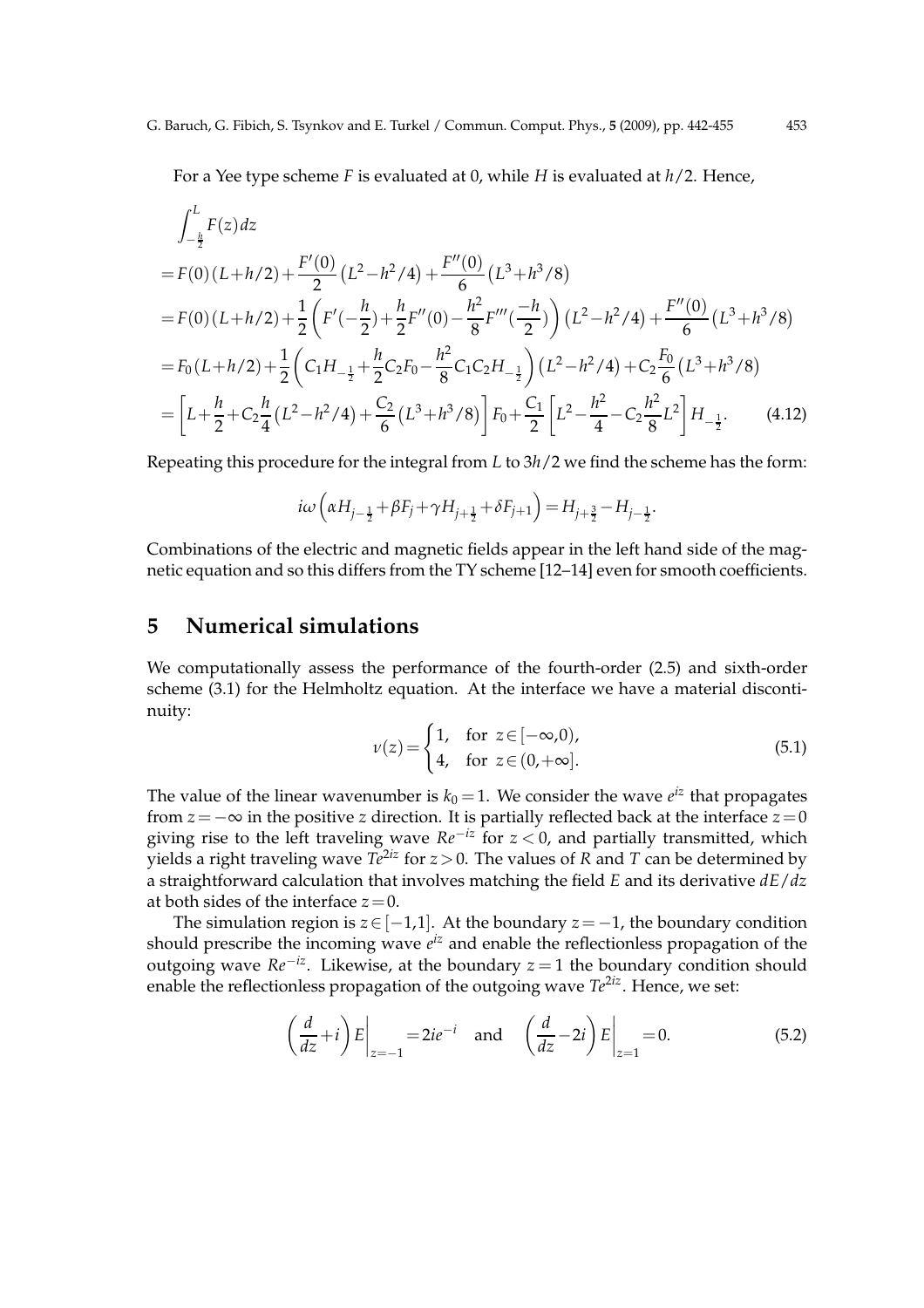Table 1: Error of the fourth-order scheme (2.5), the sixth-order scheme (3.1), and a similar second-order scheme applied to the analysis of the two layer configuration (5.1). The last column provides the functional dependence of the error on the grid size  $h$ , obtained by a least squares fit. For  $h = 0.01$ , the error of the sixth-order discretization is limited by the machine precision.

| approximation | grid size h         |                     |                      |                      | error(h             |
|---------------|---------------------|---------------------|----------------------|----------------------|---------------------|
|               | 0.33                | 0.1                 | 0.033                | 0.01                 |                     |
| second-order  | $1.2 \cdot 10^{-2}$ | $1.4 \cdot 10^{-3}$ | $1.5 \cdot 10^{-4}$  | $1.4 \cdot 10^{-5}$  | $0.14 \cdot h^2$    |
| fourth-order  | $1.0 \cdot 10^{-3}$ | $7.8 \cdot 10^{-6}$ | $9.4 \cdot 10^{-8}$  | $7.6 \cdot 10^{-10}$ | $0.078 \cdot h^4$   |
| sixth-order   | $4.9 \cdot 10^{-5}$ | $3.4 \cdot 10^{-8}$ | $4.6 \cdot 10^{-11}$ |                      | $0.034 \cdot h^{6}$ |

Boundary conditions (5.2) are implemented directly for the discretization as in [1].

The numerical solutions are compared with the closed form continuous solutions in the maximum norm. The results are displayed in Table 1. They corroborate the design fourth and sixth-order convergence of the schemes, respectively. In the paper, we have provided a formal accuracy analysis plus computational evidence, see Table 1, for the fourth-order convergence. In [1], the fourth-order convergence has been rigorously justified for a linear equation with piecewise constant coefficients.

# **Acknowledgments**

The research of S. Tsynkov was supported by the United States National Science Foundation (NSF), Grant No. DMS-0509695, and the United States Air Force Office of Scientific Research (AFOSR), Grant No. FA9550-07-1-0170.

### **References**

- [1] G. Baruch, G. Fibich, and S. Tsynkov. High-order numerical method for the nonlinear Helmholtz equation with material discontinuities. *J. Comput. Phys.*, 2007. Submitted for publication.
- [2] S. Deng and W. Cai. A Fourth-Order Upwinding Embedded Boundary Method (UEBM) for Maxwell's Equations in Media with Material Interfaces: Part I. *Commun. Comput. Phys.* 1:1– 21, 2006.
- [3] D. Gottlieb, E. Turkel, and S. Abarbanel. Analysis of the error for approximations to systems of hyperbolic equations. *J. Comput. Phys.*, 151(2):997–1007, 1999.
- [4] B .Gustafsson and P. Wahlund. Time compact difference methods for wave propagation in discontinuous media. *SIAM J. Sci. Comput*, 26(1):272-293, 2004.
- [5] I. Harari and E. Turkel. Accurate finite difference methods for time-harmonic wave propagation. *J. Comput. Phys.*, 119(2):252–270, 1995.
- [6] R. Hixon and E. Turkel. Compact implicit MacCormack-type schemes with high accuracy. *J. Comput. Phys.*, 158(1):51–70, 2000.
- [7] H.-O. Kreiss and J Oliger. Comparison of accurate methods for the integration of hyperbolic equations. *Tellus* 24:199–215, 1972.